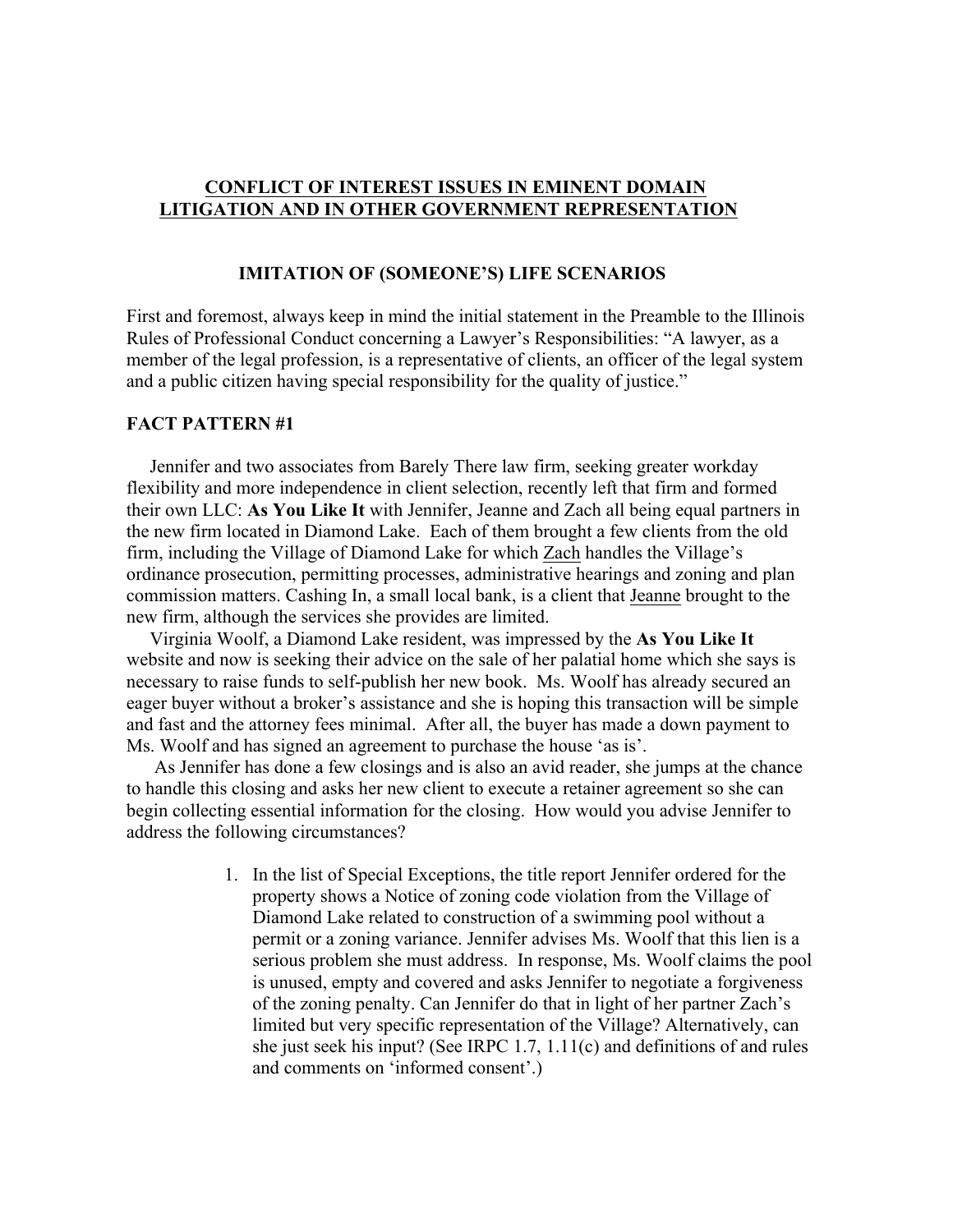- 2. The real estate taxes are delinquent for the past two years and have been bought by 'Gotcha', a company that has been scooping up similar nearby residential properties. Urged by resident complaints, the Diamond Lake Village Board recently enacted an ordinance requiring companies like 'Gotcha' to follow stringent business permitting and notice procedures. Can Jennifer use this ordinance, with Zach's help, to thwart the company's efforts to further encroach upon Ms. Woolf's title? (IRPC 1.7, 1.11)
- 3. Due to an apparent default in Ms. Woolf's mortgage payments, the lender has filed a foreclosure action in the circuit court as evidenced by a *lis pendens*. It seems the lender is an affiliate of Cashing In, the local bank which Jennifer's partner Jeanne represented previously and has retained through her transition to the new firm. Can Jennifer represent Ms. Woolf in the foreclosure proceeding in order to help save the home or at least negotiate a resolution that will help Ms. Woolf stay in her home for a while, obtain a respite on or refinancing of her mortgage, or get the case dismissed on a technicality? (See RPC 1.7 and 1.9)
- 4. Without Jennifer's knowledge, Zach (remember him? he's one of Jennifer's partners) has just been hired by a major nearby bank on a new matter: representing it in an investigation by the FDIC. This is a coup for him, as he was previously employed by the Department of Financial and Professional Regulation as an investigator and thus had substantial exposure to how the IDFPR's government regulatory processes operate. Zach has not yet received any documents related to the case or met with Bank staff to discuss the matter. (Multiple IRPC Rules, including 1.6 (confidentiality), 1.7, 1.11; and the 'revolving door prohibitions' at www.illinois.gov/oeig/RevolvingDoor.)
- 5. When she learns that her new client likes the **As You Like It** website, Jennifer gives Ms. Woolf several of the firm's new brochures about their services and asks her to distribute them to friends. (Lawyer Advertising) \*Also consider the recent case of *Searcy v. The Florida State Bar* in which the U.S. District Court for the Northern District of Florida, Tallahassee Division, in its Order on the Merits issues on September 30, 2015, held that the ban under Rule 4-7.14 of the State Bar ethics rules banning lawyers from advertising their expertise in an area of law unless they are Bar certified is an unconstitutional restraint on commercial speech.

### **FACT PATTERN #2**

 Jordan, a solo practitioner with a background in criminal prosecutions and in handling routine real estate transactions who knows some State government officials, has just secured a contract to represent a state agency eager to sue "In Your Pocket", one of its grantees, for misappropriating grant funds for an unauthorized purpose. This contract is welcome news because Jordan just learned his part-time work for the City of Chicago representing the City in administrative hearings on parking, traffic and building code violations would not be renewed. Not wanting to rely solely on income from the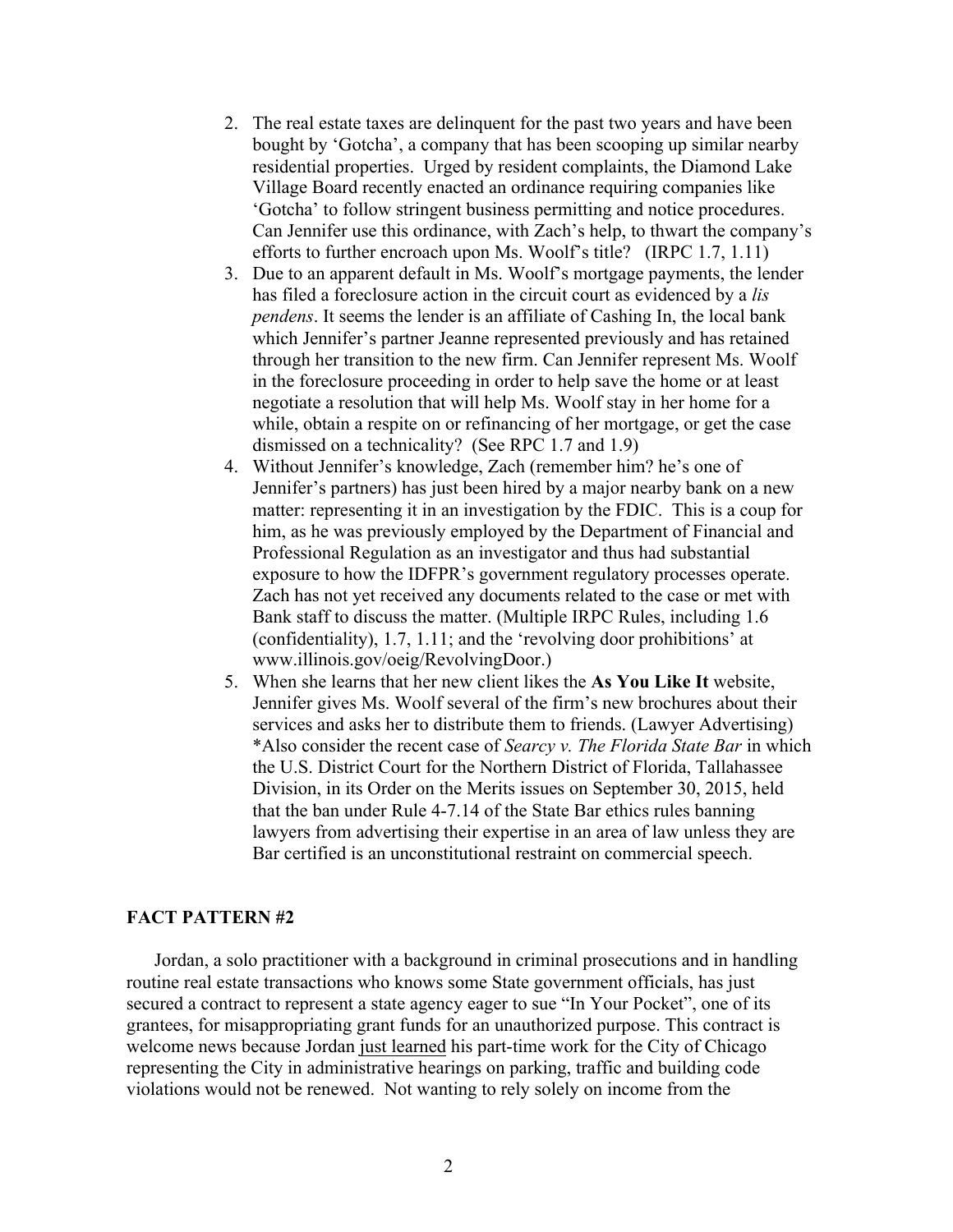inadequately funded, ineptly managed and still unapproved state budget, and having lost the Chicago business, Jordan is actively marketing his practice in handling varied real estate transactions, especially for commercial deals. Through a referral, Jordan receives a call from the President of Sky High, the tax deed purchaser of a large vacant site in a gentrifying Chicago neighborhood on which the owner wants to build a Whole-Hearted Fitness Center with space at least for a restaurant, a sports injury clinic and a drop-in center for homeless veterans.

In light of the facts, consider these questions:

- 1. During Jordan's conversation with the President of Sky High, Jordan learns that the drop-in center is a program operated by 'In Your Pocket', the NFP that Jordan will soon be investigating. However, Jordan believes that program was not one of those funded by the state agency grant so he decides that the investigation assignment would not prevent him from representing Sky High, whose business would catapult him into a new sphere of elite commercial real estate clientele and enable him to reach out to developers. Is Jordan able to represent Sky High? (IPRC 1.7, 1.8, 1.9, 1.11, revolving door prohibitions, informed consent, loyalty to former clients.)
- 2. Would it make a difference in the question of Jordan's representing the company if Sky High has just received a letter from the Office of the Chicago Corporation Counsel advising that, in cooperation with the Cook County State's Attorney's Office, (1) it is pursuing an investigation into criminal activity believed to have occurred on the site of the proposed Sky High project during the time the property was abandoned, and (2) that it is preparing to make that site an official crime scene, thus impeding Sky High from access to the site? (IRPC 1.7, 1.9 and the Ethics Rules of the City of Chicago.)
- 3. If Jordan requests a waiver so he can keep his government appointment and also represent Sky High, what must he disclose and to whom, and whose consents would be required? (IRPC 1.7, particularly 1.7(b), and note the difference in the 'informed consent' requirement between the Illinois RPC (writing not required) and the ABA Model Rules (consent must be written). See also IRPC 1.6 and 1.11.)
- 4. After some soul searching, Jordan decides he is uneasy about handling both matters so he refers Sky High to a colleague who represents shopping centers and can advise Sky High regarding its zoning variance application. However, he tells Sky High he will handle the due diligence for the commercial loan Sky High is seeking and for the review of its leases to prospective tenants. Can Jordan represent Sky High in this limited matter? (IRPC 1.7, 1.11)
- 5. Should Jordan tell Sky High about the state investigation of 'In Your Pocket'? (IRPC 1.6 re: confidentiality, 1.7 and 1.11.) Will Jordan's representation of Sky High be compromised if he is privy to particular information regarding 'In Your Pocket' and its program that might be detrimental but is unable to so advise Sky High of that information? Consider whether Jordan's ability to freely advocate for Sky High will be materially limited due to what he knows.